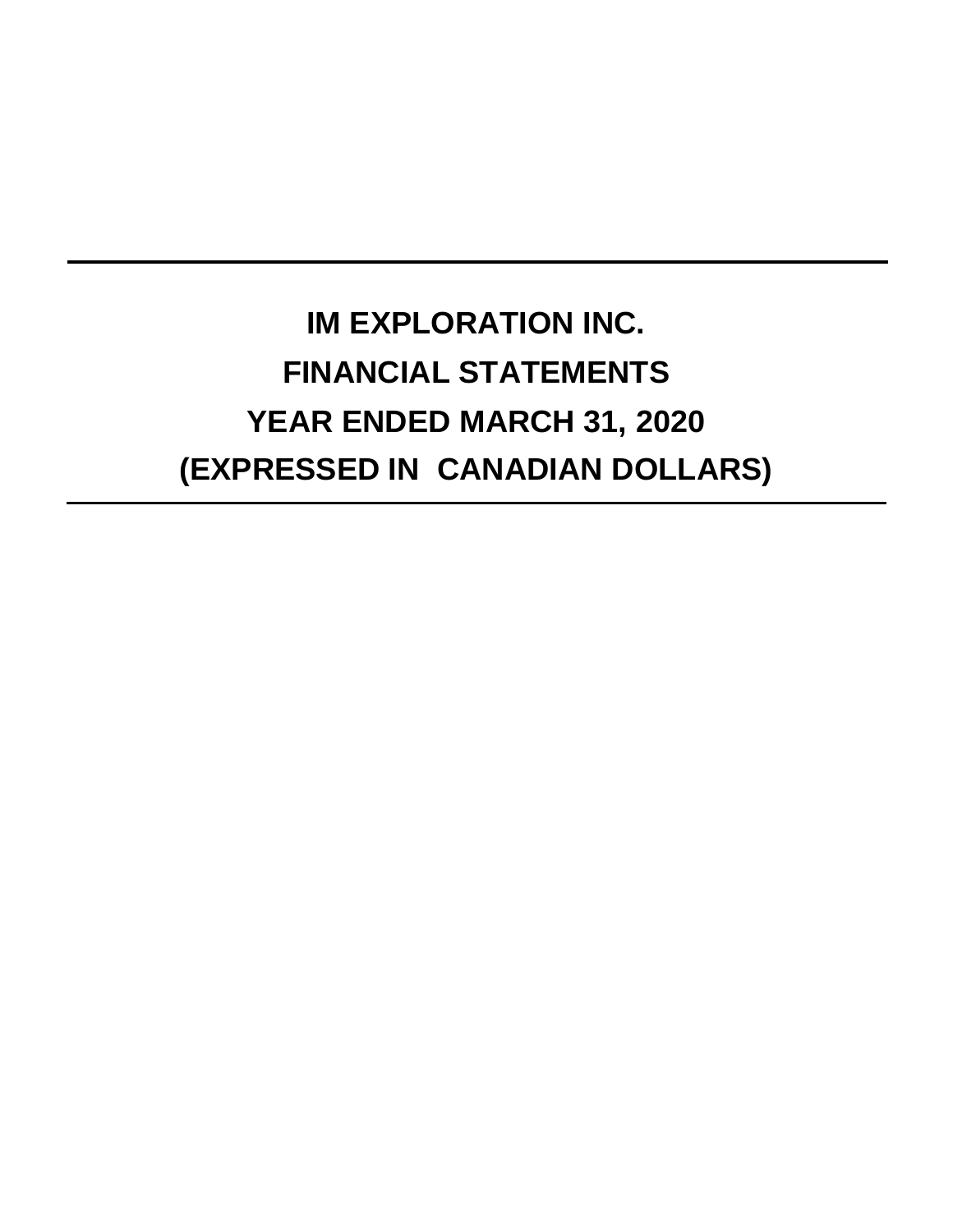

DALE MATHESON CARR-HILTON LABONTE LLP CHARTERED PROFESSIONAL ACCOUNTANTS

# **INDEPENDENT AUDITOR'S REPORT**

#### To the Shareholders of IM Exploration Inc.

#### **Opinion**

We have audited the financial statements of IM Exploration Inc. (the "Company"), which comprise the statements of financial position as at March 31, 2020, and 2019 and the statements of loss and comprehensive loss, changes in shareholders' equity and cash flows for the years then ended, and notes to the financial statements, including a summary of significant accounting policies.

In our opinion, the accompanying financial statements present fairly, in all material respects, the financial position of the Company as at March 31, 2020 and 2019, and its financial performance and its cash flows for the years then ended in accordance with International Financial Reporting Standards.

#### **Basis for Opinion**

We conducted our audit in accordance with Canadian generally accepted auditing standards. Our responsibilities under those standards are further described in the *Auditor's Responsibilities for the Audit of the Financial Statements* section of our report. We are independent of the Company in accordance with the ethical requirements that are relevant to our audit of the financial statements in Canada, and we have fulfilled our other ethical responsibilities in accordance with these requirements. We believe that the audit evidence we have obtained is sufficient and appropriate to provide a basis for our opinion.

#### **Material Uncertainty Related to Going Concern**

We draw attention to Note 1 to the financial statements which describes events and conditions that indicate that a material uncertainty exists that may cast significant doubt on the Company's ability to continue as a going concern. Our opinion is not modified in respect of this matter.

#### **Other Information**

Management is responsible for the other information. The other information comprises the information included in Management's Discussion and Analysis.

Our opinion on the financial statements does not cover the other information and we do not express any form of assurance conclusion thereon.

In connection with our audit of the financial statements, our responsibility is to read the other information identified above and, in doing so, consider whether the other information is materially inconsistent with the financial statements or our knowledge obtained in the audit, or otherwise appears to be materially misstated. If, based on the work we have performed, we conclude that there is a material misstatement of this other information, we are required to report that fact. We have nothing to report in this regard.

#### **Responsibilities of Management and Those Charged with Governance for the Financial Statements**

Management is responsible for the preparation and fair presentation of the financial statements in accordance with International Financial Reporting Standards, and for such internal control as management determines is necessary to enable the preparation of financial statements that are free from material misstatement, whether due to fraud or error.

In preparing the financial statements, management is responsible for assessing the Company's ability to continue as a going concern, disclosing, as applicable, matters related to going concern and using the going concern basis of accounting unless management either intends to liquidate the Company or to cease operations, or has no realistic alternative but to do so.

Those charged with governance are responsible for overseeing the Company's financial reporting process.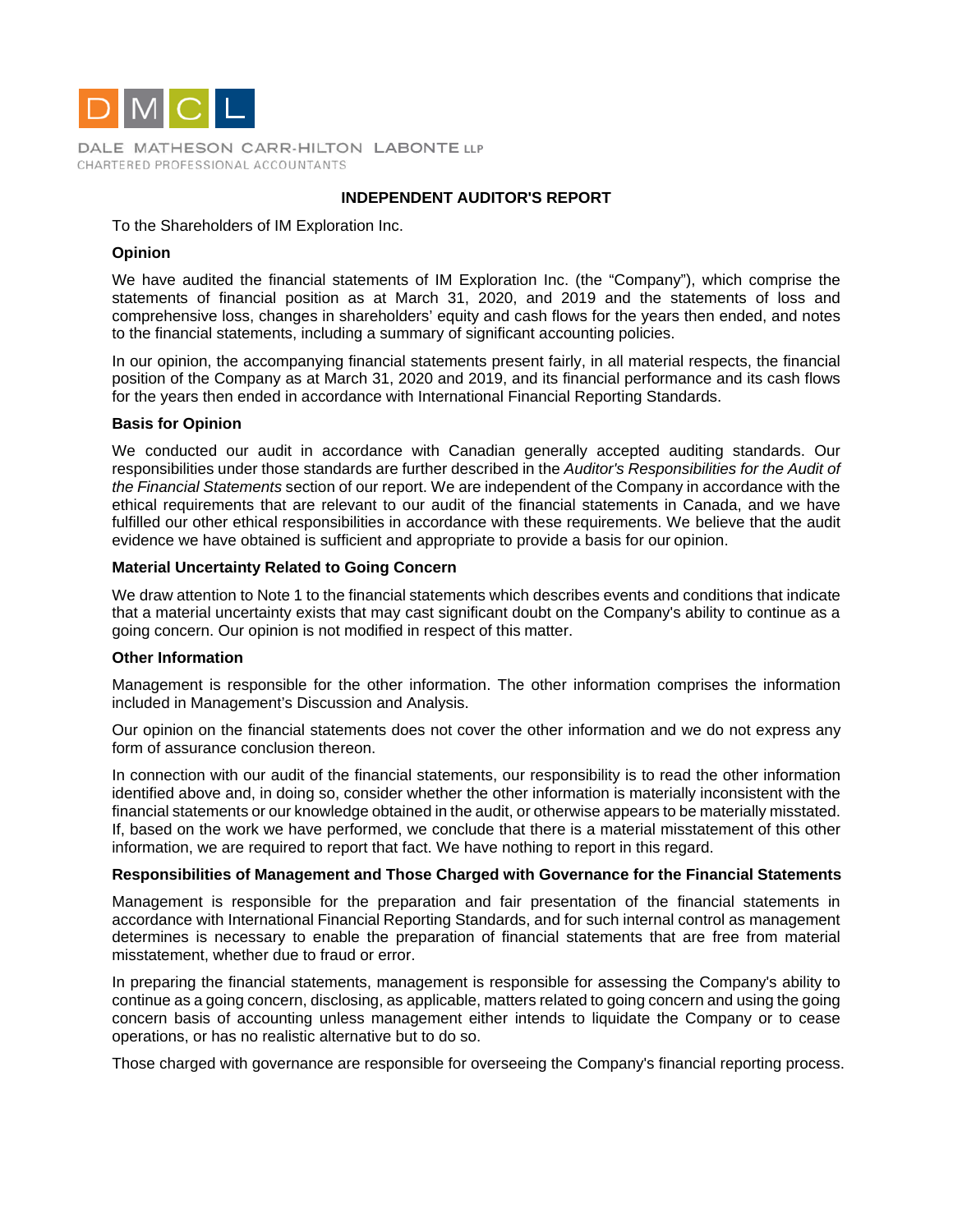#### **Auditor's Responsibilities for the Audit of the Financial Statements**

Our objectives are to obtain reasonable assurance about whether the financial statements as a whole are free from material misstatement, whether due to fraud or error, and to issue an auditor's report that includes our opinion. Reasonable assurance is a high level of assurance, but is not a guarantee that an audit conducted in accordance with Canadian generally accepted auditing standards will always detect a material misstatement when it exists. Misstatements can arise from fraud or error and are considered material if, individually or in the aggregate, they could reasonably be expected to influence the economic decisions of users taken on the basis of these financial statements. As part of an audit in accordance with Canadian generally accepted auditing standards, we exercise professional judgment and maintain professional skepticism throughout the audit. We also:

- Identify and assess the risks of material misstatement of the financial statements, whether due to fraud or error, design and perform audit procedures responsive to those risks, and obtain audit evidence that is sufficient and appropriate to provide a basis for our opinion. The risk of not detecting a material misstatement resulting from fraud is higher than for one resulting from error, as fraud may involve collusion, forgery, intentional omissions, misrepresentations, or the override of internal control.
- Obtain an understanding of internal control relevant to the audit in order to design audit procedures that are appropriate in the circumstances, but not for the purpose of expressing an opinion on the effectiveness of the Company's internal control.
- Evaluate the appropriateness of accounting policies used and the reasonableness of accounting estimates and related disclosures made by management.
- Conclude on the appropriateness of management's use of the going concern basis of accounting and based on the audit evidence obtained, whether a material uncertainty exists related to events or conditions that may cast significant doubt on the Company's ability to continue as a going concern. If we conclude that a material uncertainty exists, we are required to draw attention in our auditor's report to the related disclosures in the financial statements or, if such disclosures are inadequate, to modify our opinion. Our conclusions are based on the audit evidence obtained up to the date of our auditor's report. However, future events or conditions may cause the Company to cease to continue as a going concern.
- Evaluate the overall presentation, structure and content of the financial statements, including the disclosures, and whether the financial statements represent the underlying transactions and events in a manner that achieves fair presentation.

We communicate with those charged with governance regarding, among other matters, the planned scope and timing of the audit and significant audit findings, including any significant deficiencies in internal control that we identify during our audit.

We also provide those charged with governance with a statement that we have complied with relevant ethical requirements regarding independence, and to communicate with them all relationships and other matters that may reasonably be thought to bear on our independence, and where applicable, related safeguards.

The engagement partner on the audit resulting in this independent auditor's report is David Goertz.

 $Omega$ .

**DALE MATHESON CARR-HILTON LABONTE LLP CHARTERED PROFESSIONAL ACCOUNTANTS**  Vancouver, BC

July 28, 2020



An independent firm associated with Moore **Global Network Limited**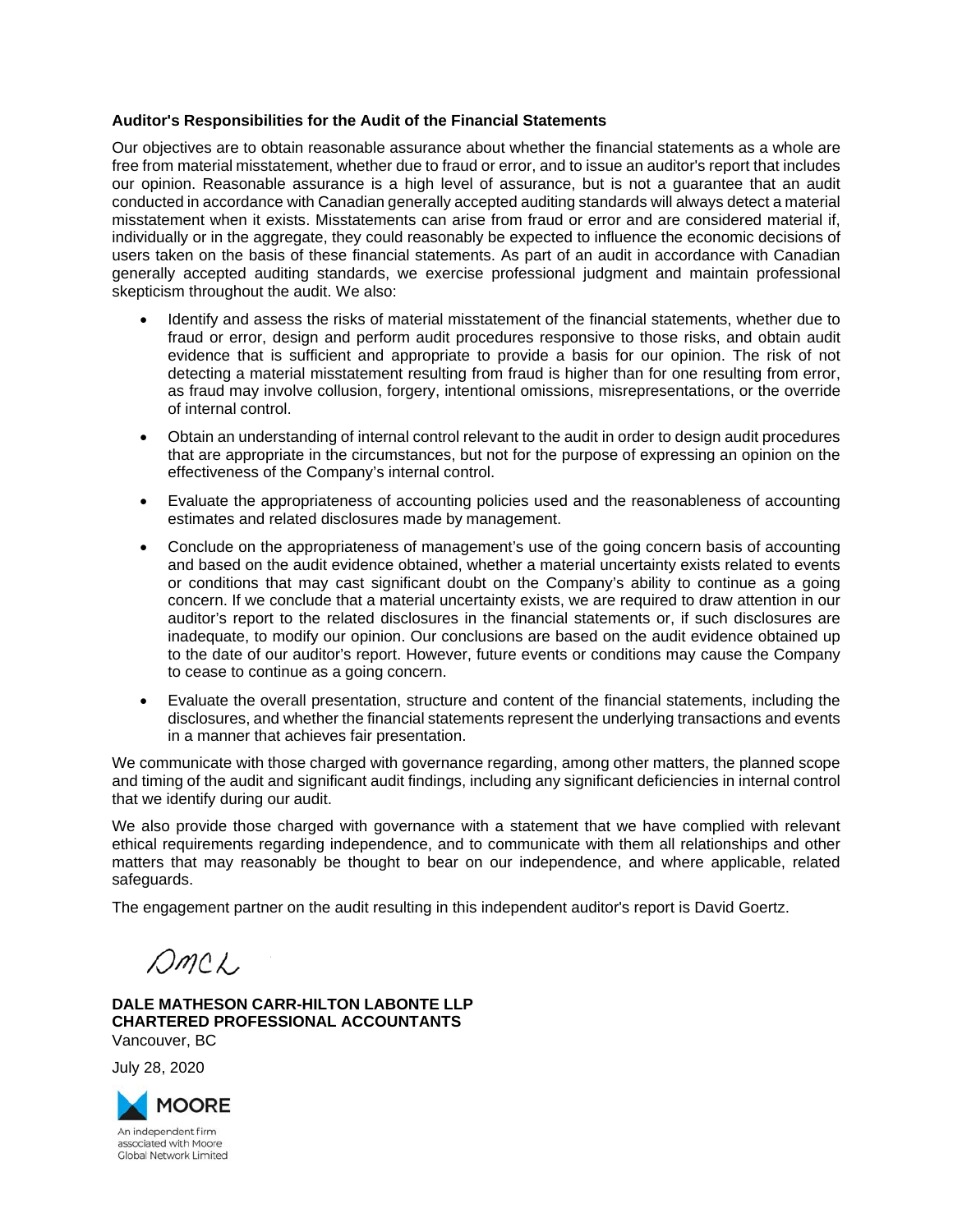# **IM Exploration Inc. Statements of Financial Position (Expressed in Canadian Dollars)**

|                                                   | As at<br>March 31,<br>2020 | As at<br>March 31,<br>2019 |
|---------------------------------------------------|----------------------------|----------------------------|
| <b>ASSETS</b>                                     |                            |                            |
| <b>Current assets</b>                             |                            |                            |
| Cash                                              | \$<br>249,368              | \$<br>192,859              |
| Other receivable                                  | 20,664                     | 253                        |
| Prepaid expenses (note 6)                         |                            | 38,825                     |
| <b>Total current assets</b>                       | 270,032                    | 231,937                    |
| <b>Non-current assets</b>                         |                            |                            |
| Exploration and evaluation assets (note 7)        | 69,250                     | 15,000                     |
| <b>Total assets</b>                               | \$<br>339,282              | \$<br>246,937              |
| <b>LIABILITIES AND SHAREHOLDERS' EQUITY</b>       |                            |                            |
| <b>Current liabilities</b>                        |                            |                            |
| Accounts payable and accrued liabilities (note 8) | \$<br>62,244               | \$<br>120,442              |
| <b>Total liabilities</b>                          | 62,244                     | 120,442                    |
| Shareholders' equity                              |                            |                            |
| Share capital (note 9)                            | 513,855                    | 289,971                    |
| Reserves                                          | 85,002                     |                            |
| <b>Deficit</b>                                    | (321,819)                  | (163, 476)                 |
| Total shareholders' equity                        | 277,038                    | 126,495                    |
| Total liabilities and shareholders' equity        | \$<br>339,282              | \$<br>246,937              |

Nature of operations and going concern (note 1) Subsequent events (note 13)

# **Approved on behalf of the Board:**

(Signed) "Yaron Conforti" Director

(Signed) "Joel Freudman" Director

The accompanying notes to the financial statements are an integral part of these statements.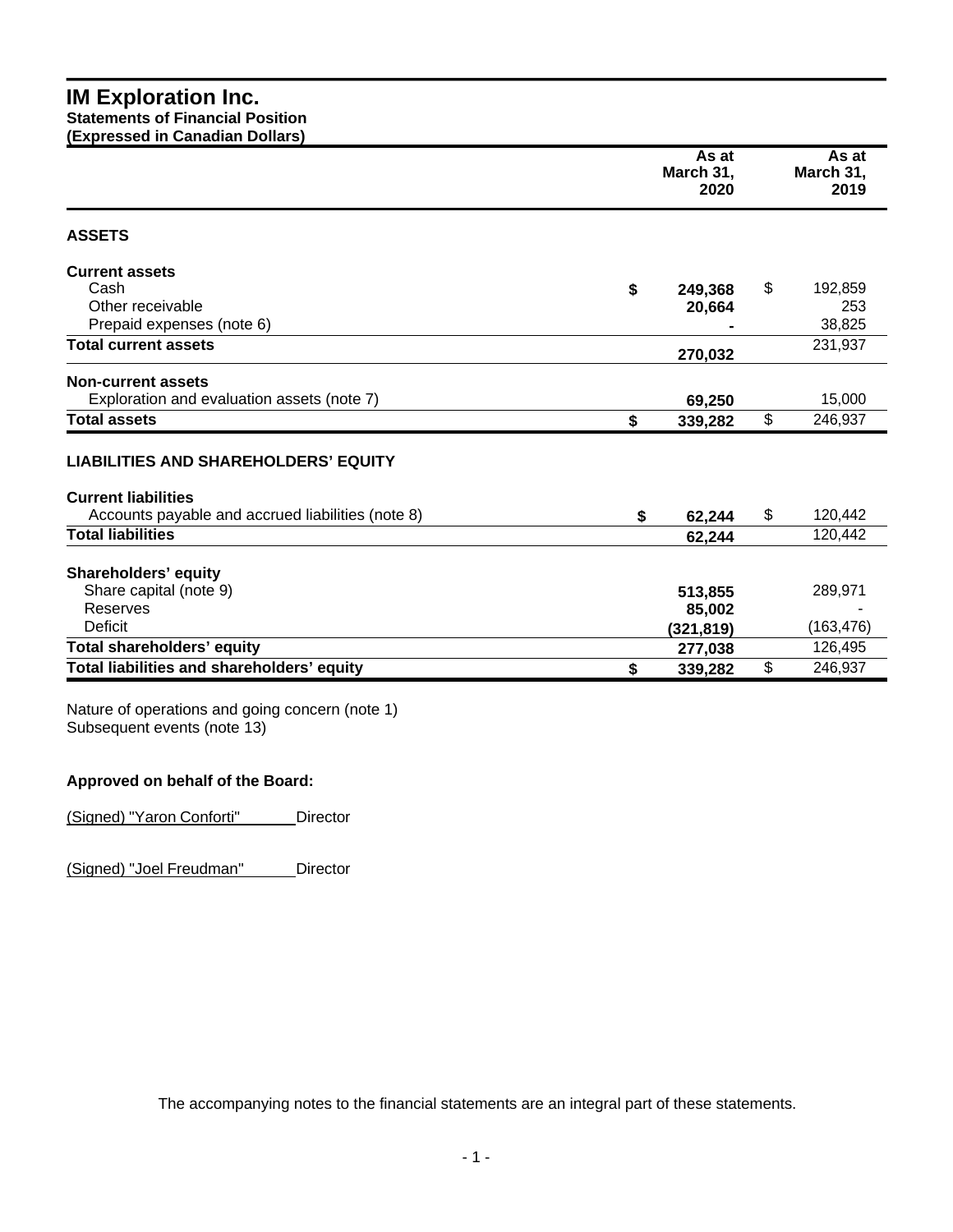# **IM Exploration Inc.**

**Statements of Loss and Comprehensive Loss** 

**(Expressed in Canadian Dollars)** 

|                                                      | <b>Year Ended</b><br>March 31,<br>2020 | <b>Year Ended</b><br>March 31,<br>2019 |
|------------------------------------------------------|----------------------------------------|----------------------------------------|
| <b>Operating expenses</b>                            |                                        |                                        |
| General and administrative                           | \$<br>6,117                            | \$<br>1,989                            |
| Consulting fees (note 12)                            | 720                                    | 27,393                                 |
| Professional fees (note 12)                          | 29,072                                 | 78,838                                 |
| One-time bonus (note 12)                             | 23,000                                 |                                        |
| Filing fees                                          | 35,432                                 | 8,475                                  |
| Share-based payments (note 9)                        | 64,002                                 |                                        |
| Net loss and comprehensive loss for the year         | \$<br>(158, 343)                       | \$<br>(116, 695)                       |
|                                                      |                                        |                                        |
| Basic and diluted net loss per share                 | \$<br>(0.02)                           | \$<br>(0.02)                           |
| Weighted average number of common shares outstanding | 9,875,616                              | 5,311,264                              |

The accompanying notes to the financial statements are an integral part of these statements.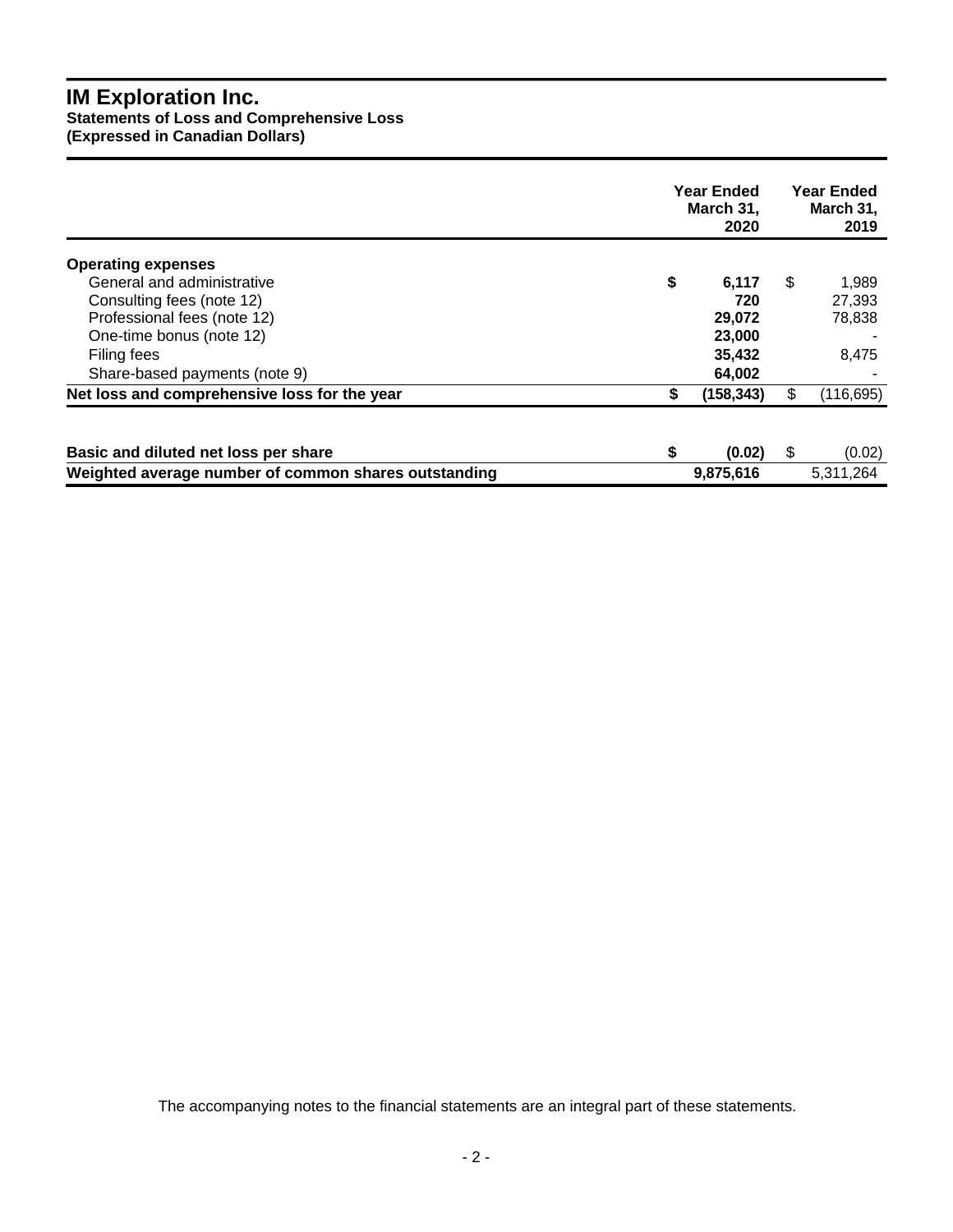# **IM Exploration Inc.**

**Statements of Changes in Shareholders' Equity (Expressed in Canadian Dollars)** 

|                                                     | Number of     | <b>Share</b> | <b>Shares</b><br>subscribed to | <b>Reserves</b> |                 |                  |            |
|-----------------------------------------------------|---------------|--------------|--------------------------------|-----------------|-----------------|------------------|------------|
|                                                     | <b>Shares</b> | capital      | be issued                      | <b>Options</b>  | <b>Warrants</b> | <b>Deficit</b>   | Total      |
| <b>Balance, March 31, 2018</b>                      | ,500,000      | 30,000       | 45,000                         |                 |                 | (46, 781)        | 28,219     |
| Shares issued for cash                              | 5,600,000     | 280,000      | (45,000)                       |                 |                 |                  | 235,000    |
| Share issuance costs                                |               | (20, 029)    |                                |                 |                 |                  | (20, 029)  |
| Net loss for the year                               |               |              |                                |                 |                 | (116, 695)       | (116, 695) |
| <b>Balance, March 31, 2019</b>                      | 7,100,000     | 289,971      | $\blacksquare$                 |                 |                 | (163, 476)       | 126,495    |
| Shares issued for cash                              | 3,000,000     | 300,000      | $\overline{\phantom{a}}$       |                 |                 |                  | 300,000    |
| Share issuance costs                                |               | (106, 116)   |                                |                 | 21,000          | ۰                | (85, 116)  |
| Shares issued for acquisition of<br>exploration and |               |              |                                |                 |                 |                  |            |
| evaluation assets                                   | 300,000       | 30,000       |                                |                 |                 |                  | 30,000     |
| Share-based payments                                |               |              | $\overline{\phantom{a}}$       | 64,002          |                 |                  | 64,002     |
| Net loss for the year                               |               |              |                                |                 |                 | (158,343)        | (158, 343) |
| <b>Balance, March 31, 2020</b>                      | 10,400,000    | \$513,855    |                                | 64,002          | \$21,000        | $$^{(321, 819)}$ | 277,038    |

The accompanying notes to the financial statements are an integral part of these statements.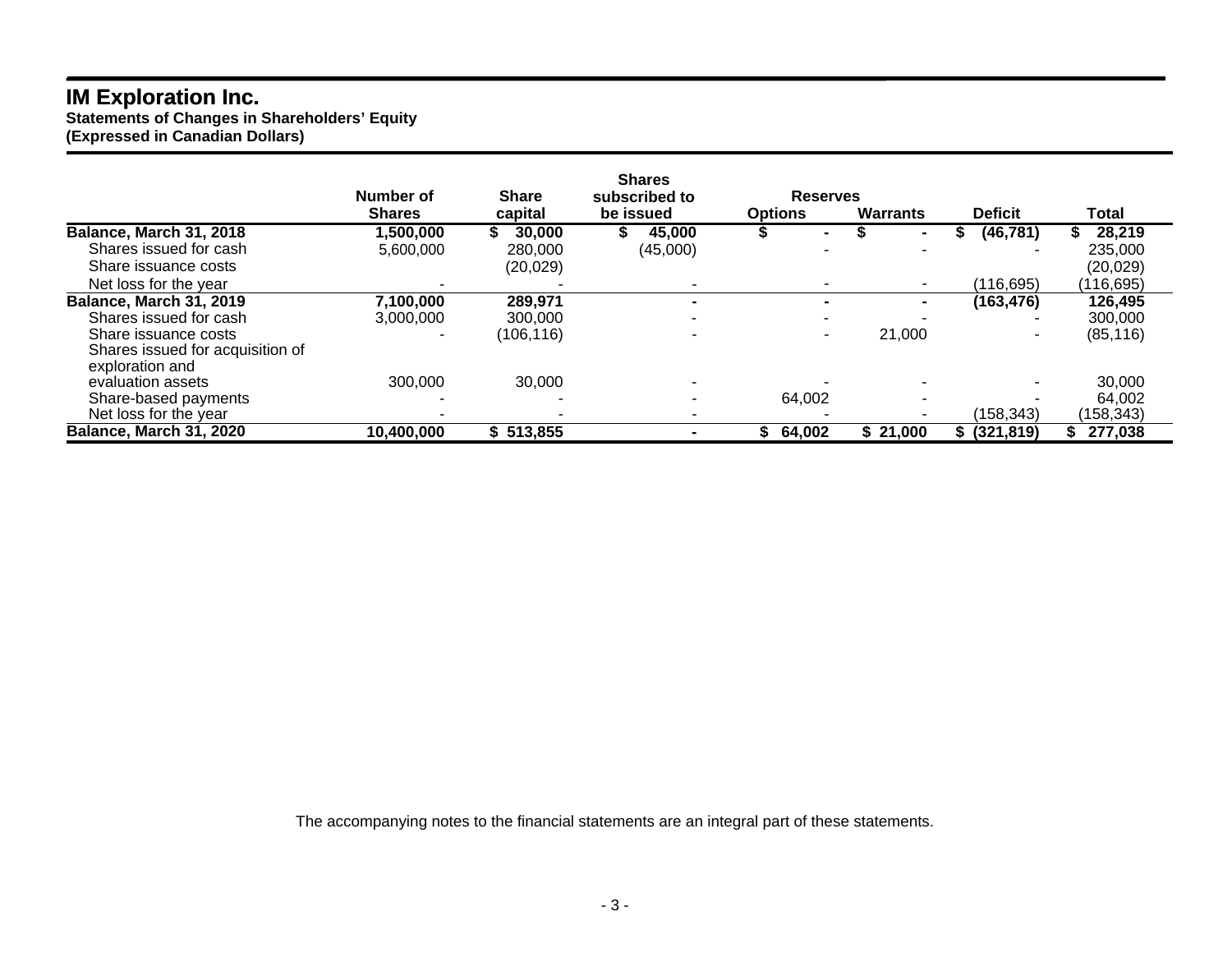# **IM Exploration Inc. Statements of Cash Flows (Expressed in Canadian Dollars)**

|                                            | <b>Year Ended</b><br>March 31,<br>2020 | <b>Year Ended</b><br>March 31,<br>2019 |
|--------------------------------------------|----------------------------------------|----------------------------------------|
| <b>Operating activities</b>                |                                        |                                        |
| Net loss                                   | \$<br>(158, 343)                       | \$<br>(116, 695)                       |
| Adjustments for:                           |                                        |                                        |
| Share-based payment                        | 64,002                                 |                                        |
| Changes in non-cash working capital items: |                                        |                                        |
| Other receivable                           | (20, 411)                              | (253)                                  |
| Prepaid expenses                           | 38,825                                 | (18, 825)                              |
| Amounts payable and accrued liabilities    | (58, 198)                              | 75,221                                 |
| Net cash used in operating activities      | (134, 125)                             | (60, 552)                              |
| <b>Investing activities</b>                |                                        |                                        |
| Exploration and evaluation expenditures    | (24, 250)                              |                                        |
| Net cash used in investing activities      | (24, 250)                              |                                        |
| <b>Financing activities</b>                |                                        |                                        |
| Proceeds from share issuances              | 214,884                                | 214,971                                |
| Net cash provided by financing activities  | 214,884                                | 214,971                                |
| Net change in cash                         | 56,509                                 | 154,419                                |
| Cash, beginning of year                    | 192,859                                | 38,440                                 |
| Cash, end of year                          | S<br>249,368                           | \$<br>192,859                          |

The accompanying notes to the financial statements are an integral part of these statements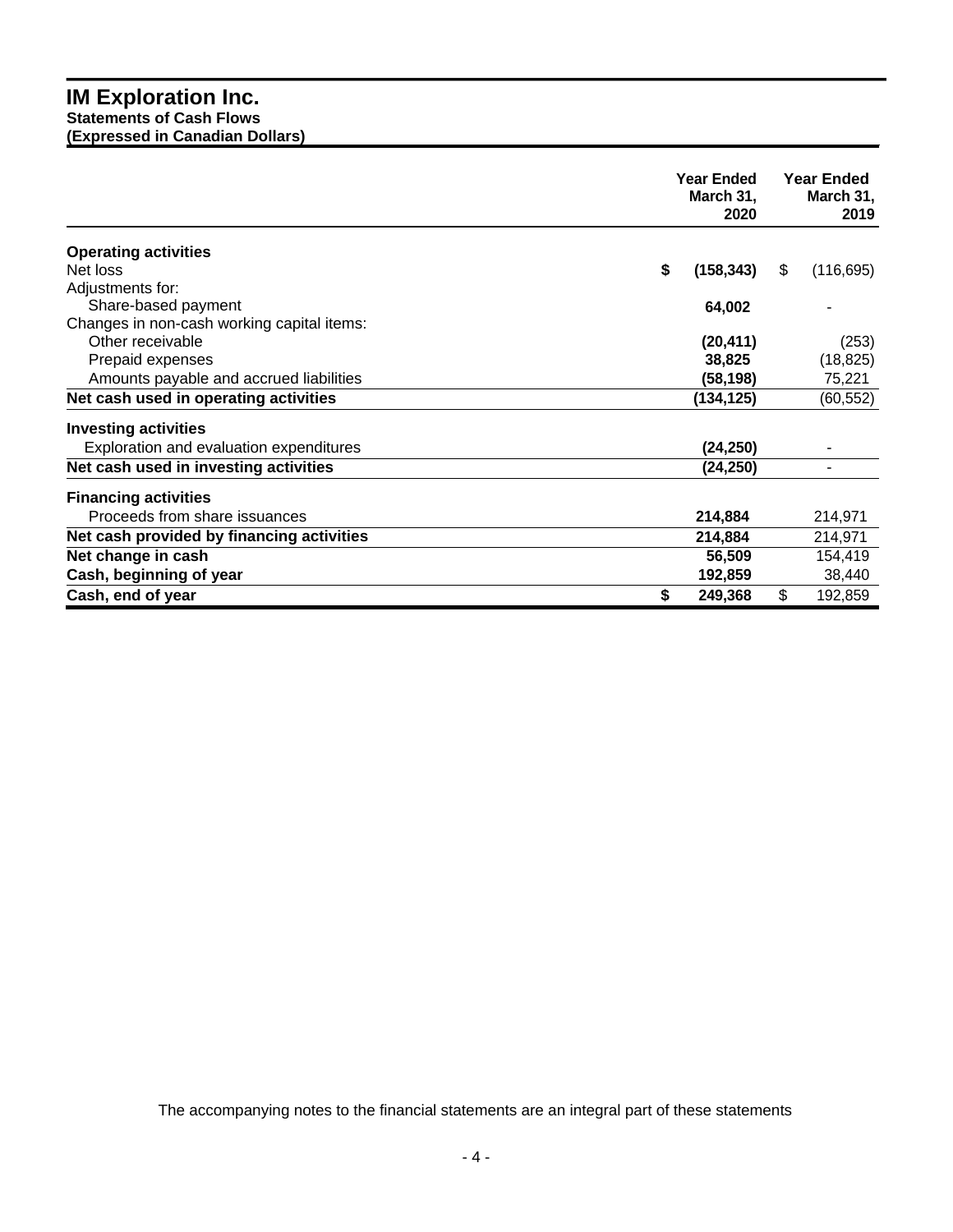# **1. Nature of operations and going concern**

IM Exploration Inc. (formerly Prize Exploration Inc.) (the "Company") was incorporated under the Canada Business Corporations Act on April 19, 2017. The Company is in the business of acquiring, exploring and evaluating mineral resource properties. The address of the Company's corporate office and principal place of business is Suite 4400, 181 Bay Street, Brookfield Place, Toronto, Ontario.

These financial statements have been prepared on a going concern basis which assumes that the Company will continue in operations for the foreseeable future and will be able to realize its assets and discharge its liabilities and commitments in the normal course of business. Realization values may be substantially different from carrying values as shown and the financial statements do not give effect to adjustments that would be necessary to the carrying values and classification of assets and liabilities should the Company be unable to continue as a going concern.

The mineral properties of the Company are in the exploration stage and, as a result, the Company has no source of operating cash flow. The exploration and development of the Company's properties depend on the ability of the Company to obtain financing.

The Company's future viability depends upon the acquisition and financing of mineral exploration or other projects. If the mineral projects are to be successful, additional funds will be required for development and, if warranted, to place them into commercial production. The sources of future funds presently available to the Company is through the issuance of common shares or through the sale of an interest in any of its properties or assets in whole or in part. The ability of the Company to arrange such financing or the sale of an interest will depend, in part, on prevailing market conditions as well as the business performance of the Company. These events and conditions indicate the existence of a material uncertainty that may cast significant doubt on the Company's ability to continue as a going concern. There can be no assurance that the Company will be successful in its efforts to arrange the necessary financing, if needed, on terms satisfactory to the Company. If additional financing is arranged through the issuance of shares, control of the Company may change and shareholders may suffer significant dilution.

# **2. Basic of presentation**

#### **Statement of compliance**

These financial statements have been prepared in accordance with International Financial Reporting Standards ("IFRS") as issued by the International Accounting Standards Board ("IASB") and interpretations issued by the International Financial Reporting Interpretations Committee ("IFRIC"). The principle accounting policies applied in the presentation of these financial statements are set out in note 3.

These financial statements were authorized for issue by the Board of Directors of the Company as of July 28, 2020.

#### **Basis of measurement**

These financial statements have been prepared on an accrual basis and are based on historical costs, modified where applicable.

The financial statements are presented in Canadian dollars unless otherwise noted.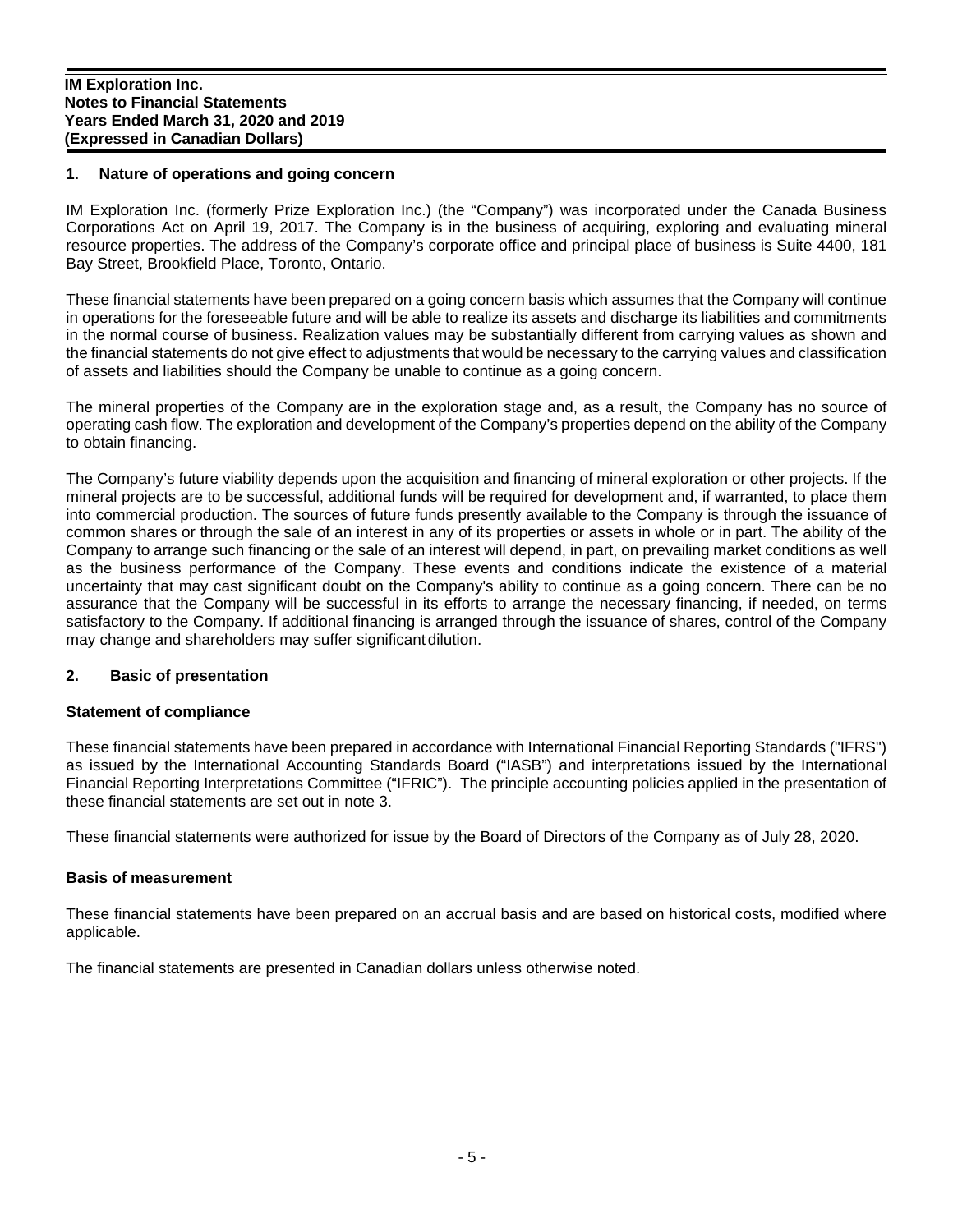# **2. Basic of presentation (continued0**

# **Significant accounting estimates and judgements**

The preparation of the Company's financial statements in accordance with IFRS requires the Company to make estimates and judgments concerning the future. The Company's management reviews these estimates and underlying judgments on an ongoing basis, based on experience and other factors, including expectations of future events that are believed to be reasonable under the circumstances. Revisions to estimates are adjusted for prospectively in the period in which the estimates are revised.

Estimates and assumptions where there is significant risk of material adjustments to assets and liabilities in future accounting period include determining the fair value of measurements of financial instruments, and the recoverability and measurement of deferred tax assets

The significant areas requiring the use of management estimates include:

- the assessment of impairment on exploration and evaluation assets; and
- the recoverability and measurement of deferred income tax assets.

The significant judgments applying to these financial statements include:

- the assessment of the Company's ability to continue as a going concern and whether there are events or conditions that may give rise to significant uncertainty; and
- the classification / allocation of expenditures as exploration and evaluation expenditures or operating expenses.

#### **3. Significant accounting policies**

#### **Financial instruments**

The following is the Company's accounting policy for financial instruments under IFRS 9 Financial Instruments:

#### **Classification**

The Company classifies its financial instruments in the following categories: at fair value through profit and loss ("FVTPL"), at fair value through other comprehensive income ("FVTOCI") or at amortized cost. The Company determines the classification of financial assets at initial recognition. The classification of debt instruments is driven by the Company's business model for managing the financial assets and their contractual cash flow characteristics. Equity instruments that are held for trading are classified as FVTPL. For other equity instruments, on the day of acquisition the Company can make an irrevocable election (on an instrument-by-instrument basis) to designate them as at FVTOCI. Financial liabilities are measured at amortized cost, unless they are required to be measured at FVTPL (such as instruments held for trading or derivatives) or if the Company has opted to measure them at FVTPL.

The Company's financial instruments consist of the following:

| Financial assets:      | Classification: |  |
|------------------------|-----------------|--|
| Cash                   | Amortized cost  |  |
| Accounts receivable    | Amortized cost  |  |
|                        |                 |  |
| Financial liabilities: | Classification: |  |
| Accounts payable       | Amortized cost  |  |
|                        |                 |  |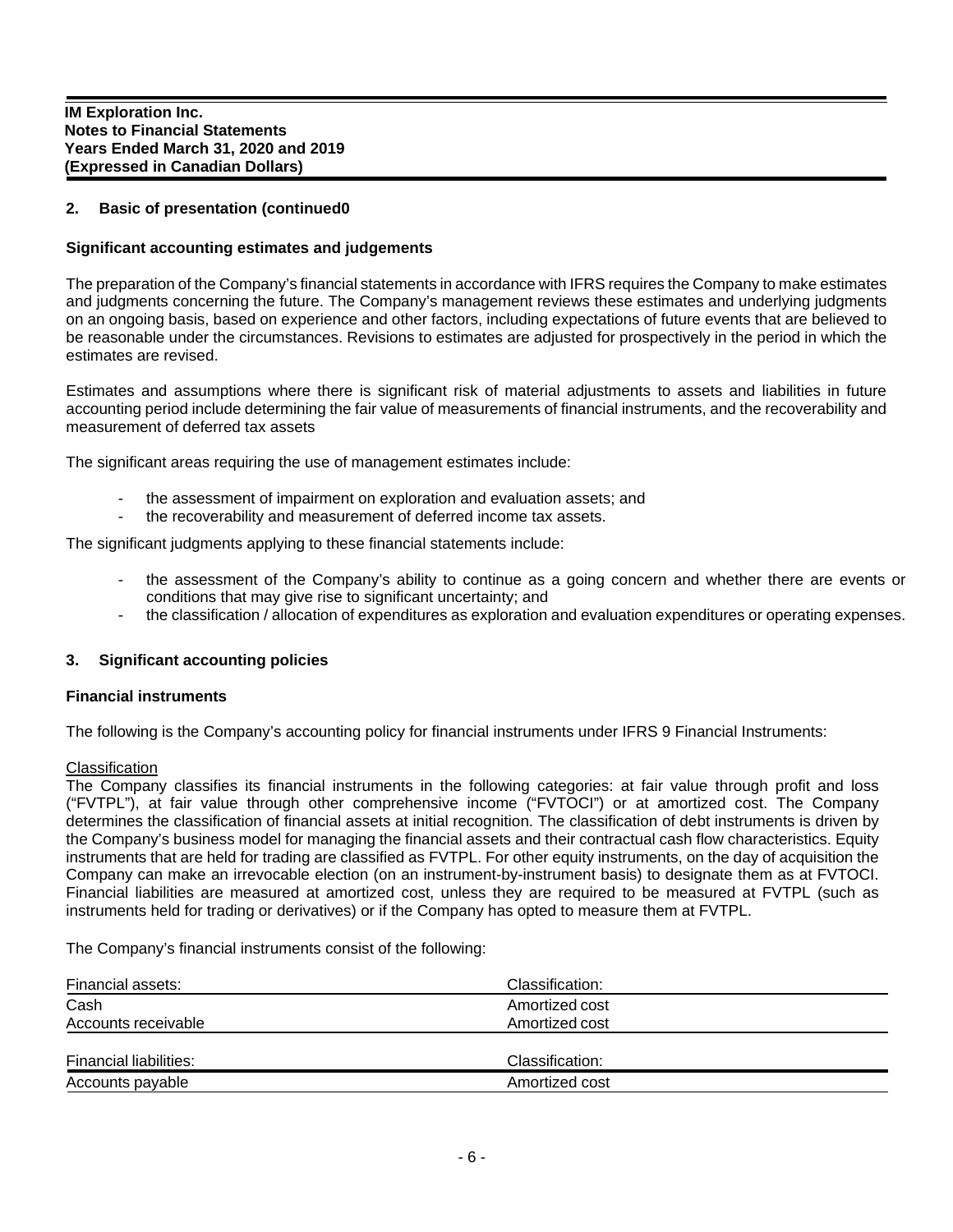# **Financial instruments (continued)**

#### Measurement

#### *Financial assets and liabilities at amortized cost*

Financial assets and liabilities at amortized cost are initially recognized at fair value plus or minus transaction costs, respectively, and subsequently carried at amortized cost less any impairment.

#### *Financial assets and liabilities at FVTPL*

Financial assets and liabilities carried at FVTPL are initially recorded at fair value and transaction costs are expensed in the statements of loss and comprehensive loss. Realized and unrealized gains and losses arising from changes in the fair value of the financial assets and liabilities held at FVTPL are included in the statements of loss and comprehensive loss in the period in which they arise.

#### *Debt investments at FVTOCI*

These assets are subsequently measured at fair value. Interest income calculated using the effective interest method, foreign exchange gains and losses and impairment are recognised in profit or loss. Other net gains and losses are recognised in Other Comprehensive Income ("OCI"). On derecognition, gains and losses accumulated in OCI are reclassified to profit or loss.

#### *Equity investments at FVTOCI*

These assets are subsequently measured at fair value. Dividends are recognised as income in profit or loss unless the dividend clearly represents a recovery of part of the cost of the investment. Other net gains and losses are recognised in OCI and are never reclassified to profit or loss.

#### Impairment of financial assets at amortized cost

The Company recognizes a loss allowance for expected credit losses on financial assets that are measured at amortized cost. At each reporting date, the Company measures the loss allowance for the financial asset at an amount equal to the lifetime expected credit losses if the credit risk on the financial asset has increased significantly since initial recognition. If at the reporting date, the financial asset has not increased significantly since initial recognition, the Company measures the loss allowance for the financial asset at an amount equal to the twelve month expected credit losses. The Company shall recognize in the statements of loss and comprehensive loss, as an impairment gain or loss, the amount of expected credit losses (or reversal) that is required to adjust the loss allowance at the reporting date to the amount that is required to be recognized.

#### **Derecognition**

#### *Financial assets*

The Company derecognizes financial assets only when the contractual rights to cash flows from the financial assets expire, or when it transfers the financial assets and substantially all of the associated risks and rewards of ownership to another entity.

#### *Financial liabilities*

The Company derecognizes a financial liability when its contractual obligations are discharged or cancelled, or expire. The Company also derecognizes a financial liability when the terms of the liability are modified such that the terms and / or cash flows of the modified instrument are substantially different, in which case a new financial liability based on the modified terms is recognized at fair value.

Gains and losses on derecognition are generally recognized in profit or loss.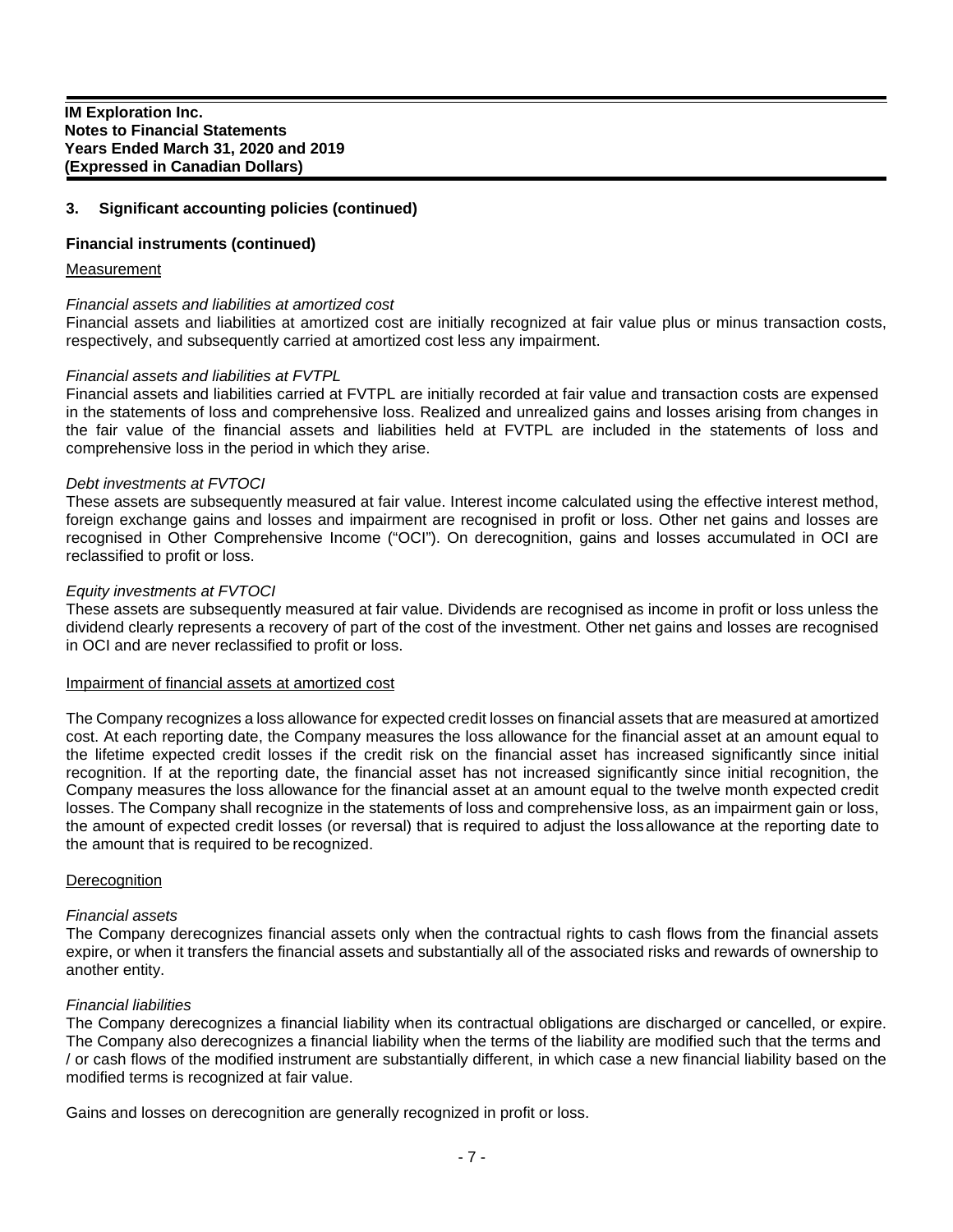#### **Exploration and evaluation assets**

Costs incurred before the Company has obtained the legal rights to explore an area are expensed as incurred.

Exploration and evaluation expenditures include the costs of acquiring licenses and costs associated with exploration and evaluation activity. Option payments are capitalized.

Property option agreements are exercisable entirely at the option of the optionee. Therefore, option payments (or recoveries) are recorded when payment is made (or received) and are not accrued.

Exploration and evaluation expenditures are capitalized. The Company capitalizes costs to specific blocks of claims or areas of geological interest. Government tax credits received are recorded as a reduction to the cumulative costs incurred and capitalized on the related property.

Exploration and evaluation assets are tested for impairment if facts or circumstances indicate that impairment exists. Examples of such facts and circumstances are as follows:

- the period for which the Company has the right to explore in the specific area has expired during the period or will expire in the near future, and is not expected to be renewed;
- substantive expenditure on further exploration for and evaluation of mineral resources in the specific area is neither budgeted nor planned;
- exploration for and evaluation of mineral resources in the specific area have not led to the discovery of commercially viable quantities of mineral resources and the entity has decided to discontinue such activities in the specific area; and
- sufficient data exist to indicate that, although a development in the specific area is likely to proceed, the carrying amount of the exploration and evaluation asset is unlikely to be recovered in full from successful development or by sale.

After technical feasibility and commercial viability of extracting a mineral resource are demonstrable, the Company stops capitalizing expenditures for the applicable block of claims or geological area of interest and tests the asset for impairment. The capitalized balance, net of any impairment recognized, is then reclassified to either tangible or intangible mine development assets according to the nature of the asset.

#### **Restoration and environmental obligations**

The Company recognizes liabilities for statutory, contractual, constructive or legal obligations associated with the retirement of long-term assets, when those obligations result from the acquisition, construction, development or normal operation of the assets. The net present value of future restoration cost estimates arising from the decommissioning of plant and other site preparation work is capitalized to the related asset along with a corresponding increase in the restoration provision in the period incurred. Discount rates using a pre-tax rate that reflect the time value of money are used to calculate the net present value.

The Company's estimates of restoration costs could change as a result of changes in regulatory requirements, discount rates and assumptions regarding the amount and timing of the future expenditures. These changes are recorded directly to the related asset with a corresponding entry to the restoration provision. The Company's estimates are reviewed annually for changes in regulatory requirements, discount rates, effects of inflation and changes in estimates.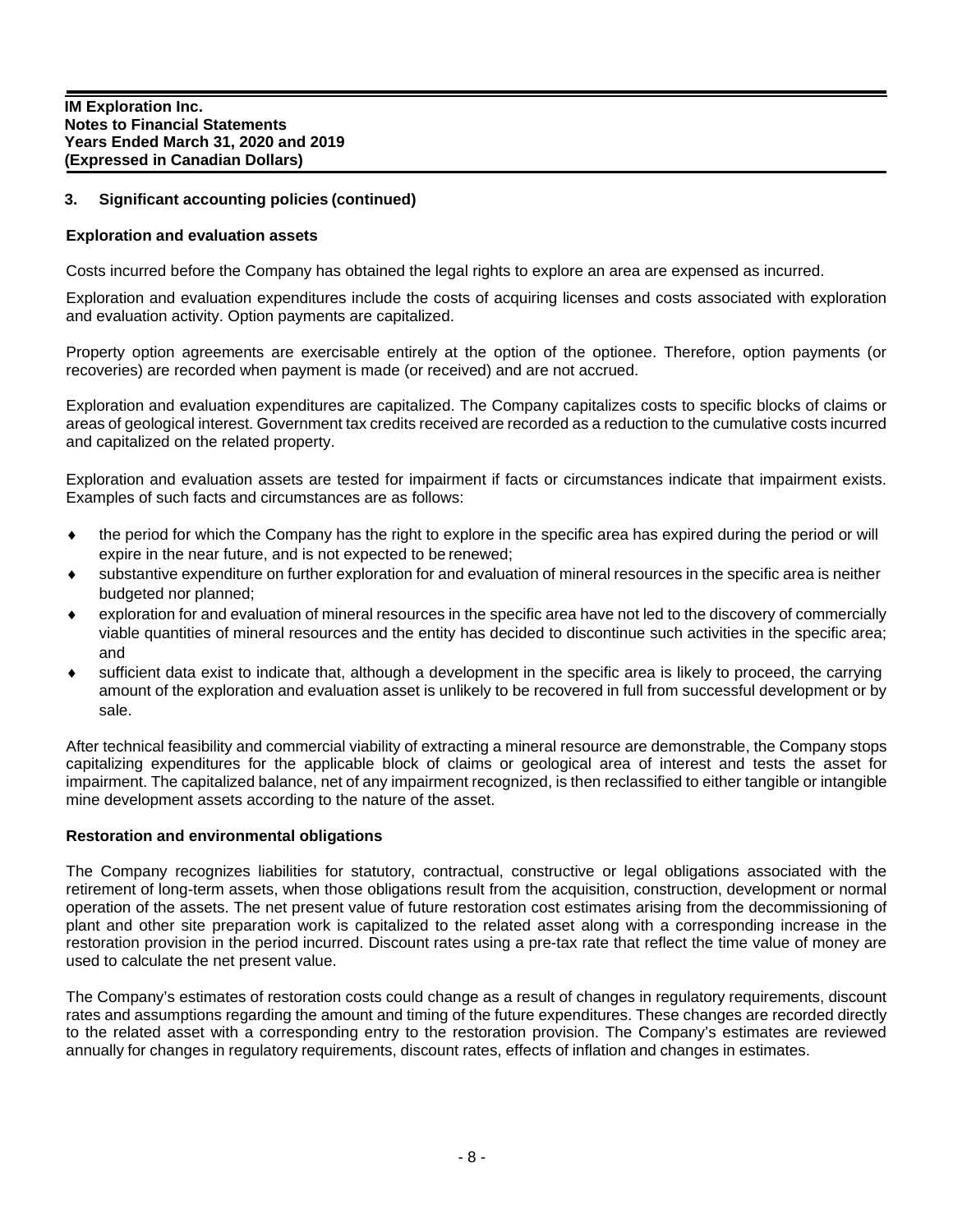# **Restoration and environmental obligations (continued)**

Changes in the net present value, excluding changes in the Company's estimates of restoration costs, are charged to the statement of comprehensive loss for the period.

The net present value of restoration costs arising from subsequent site damage that is incurred on an ongoing basis during production are charged to the statement of comprehensive loss in the period incurred.

The costs of restoration projects that were included in the provision are recorded against the provision as incurred. The costs to prevent and control environmental impacts at specific properties are capitalized in accordance with the Company's accounting policy for exploration and evaluation assets.

#### **Impairment of assets**

The carrying amount of the Company's assets (which include exploration and evaluation assets) is reviewed at each reporting date to determine whether there is any indication of impairment. If such indication exists, the recoverable amount of the asset is estimated in order to determine the extent of the impairment loss. An impairment loss is recognized whenever the carrying amount of an asset or its cash generating unit exceeds its recoverable amount. Impairment losses are recognized in the statement of comprehensive loss.

The recoverable amount of assets is the greater of an asset's fair value less cost to sell and value in use. In assessing value in use, the estimated future cash flows are discounted to their present value using a pre-tax discount rate that reflects the current market assessments of the time value of money and the risks specific to the asset. For an asset that does not generate cash inflows largely independent of those from other assets, the recoverable amount is determined for the cash-generating unit to which the asset belongs.

An impairment loss is only reversed if there is an indication that the impairment loss may no longer exist and there has been a change in the estimates used to determine the recoverable amount. Any reversal of impairment cannot increase the carrying value of the asset to an amount higher than the carrying amount that would have been determined had no impairment loss been recognized in previous years.

Assets that have an indefinite useful life are not subject to amortization and are tested annually for impairment.

#### **Loss per share**

Basic loss per share is calculated by dividing the loss attributable to common shareholders by the weighted average number of common shares outstanding in the period. For all periods presented, the loss attributable to common shareholders equals the reported loss attributable to owners of the Company. Diluted loss per share is calculated by the treasury stock method. Under the treasury stock method, the weighted average number of common shares outstanding for the calculation of diluted loss per share assumes that the proceeds to be received on the exercise of dilutive share options and warrants are used to repurchase common shares at the average market price during the period.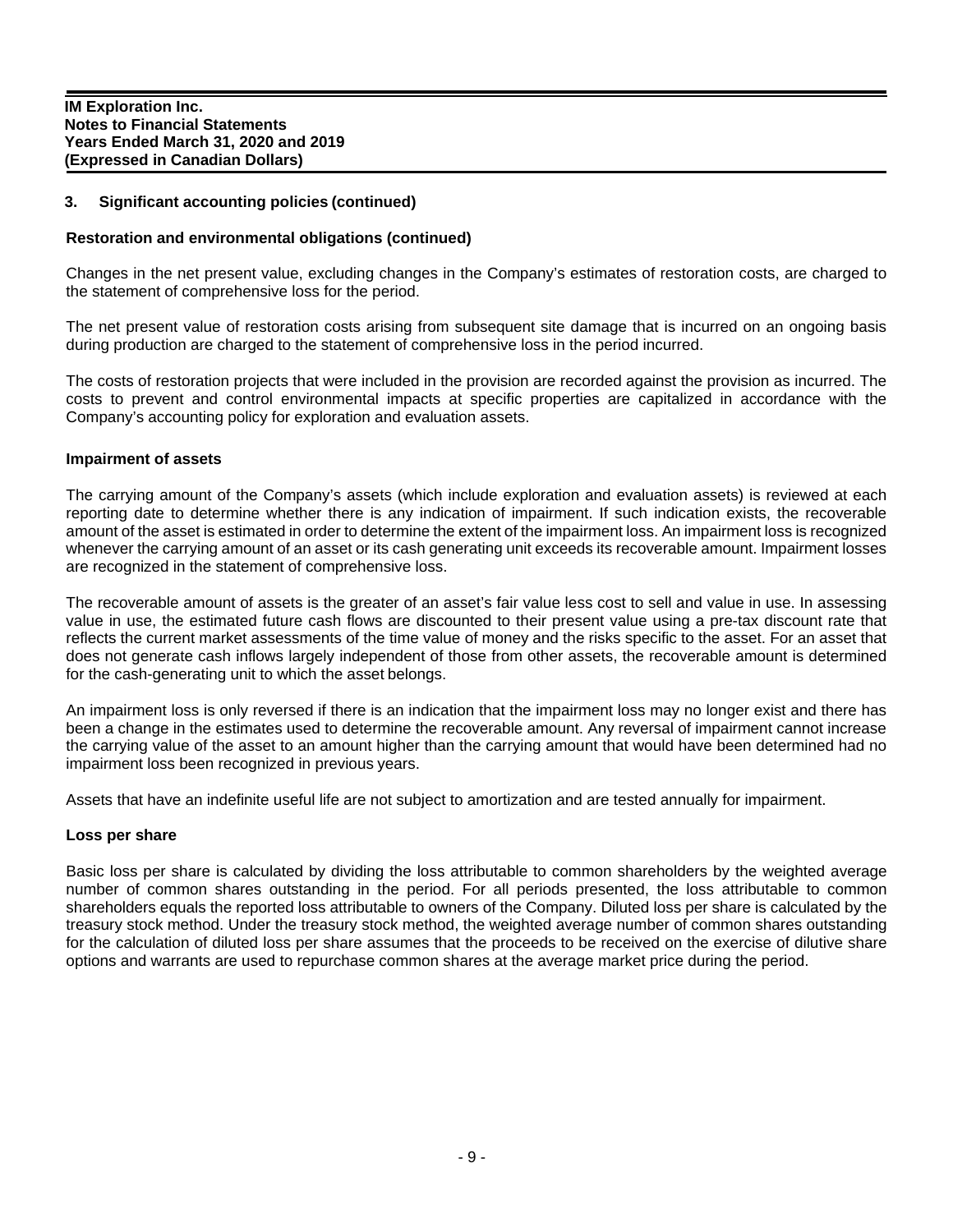#### **Income taxes**

#### Current income tax:

Current income tax assets and liabilities for the current period are measured at the amount expected to be recovered from or paid to the taxation authorities. The tax rates and tax laws used to compute the amount are those that are enacted or substantively enacted, at the reporting date, in the countries where the Company operates and generates taxable income.

Current income tax relating to items recognized directly in other comprehensive income or equity is recognized in other comprehensive income or equity and not in profit or loss. Management periodically evaluates positions taken in the tax returns with respect to situations in which applicable tax regulations are subject to interpretation and establishes provisions where appropriate.

#### Deferred income tax:

Deferred income tax is recognized, using the asset and liability method, on temporary differences at the reporting date arising between the tax bases of assets and liabilities and their carrying amounts for financial reporting purposes

The carrying amount of deferred income tax assets is reviewed at the end of each reporting period and recognized only to the extent that it is probable that sufficient taxable profit will be available to allow all or part of the deferred income tax asset to be utilized.

Deferred income tax assets and liabilities are measured at the tax rates that are expected to apply to the year when the asset is realized or the liability is settled, based on tax rates (and tax laws) that have been enacted or substantively enacted by the end of the reporting period.

Deferred income tax assets and deferred income tax liabilities are offset, if a legally enforceable right exists to set off current tax assets against current income tax liabilities and the deferred income taxes relate to the same taxable entity and the same taxation authority.

#### **Adoption of new accounting standards.**

IFRS 16, Leases establishes a comprehensive framework for recognition, measurement and classification of leases and requires lessees to recognize assets and liabilities for most leases. It has replaced International Accounting Standard ("IAS") 17 Leases and related interpretations. The Company has adopted IFRS 16 using the modified retrospective approach on April 1, 2019 and has not restated comparatives for the 2019 reporting period. The Company elected to use the exemptions proposed by the standard on lease contracts for which the lease terms end within twelve months as of the date of adoption and lease contracts from which the underlying asset is of low value. The adoption of IFRS 16 does not result in any adjustment to the opening statement of financial position on April 1, 2019.

#### **New standards not yet adopted and interpretations issued but not yet effective**

IAS 1 – Presentation of Financial Statements ("IAS 1") and IAS 8 – Accounting Policies, Changes in Accounting Estimates and Errors ("IAS 8") were amended in October 2018 to refine the definition of materiality and clarify its characteristics. The revised definition focuses on the idea that information is material if omitting, misstating or obscuring it could reasonably be expected to influence decisions that the primary users of general purpose financial statements make on the basis of those financial statements. The amendments are effective for annual reporting periods beginning on or after January 1, 2020. Earlier adoption is permitted.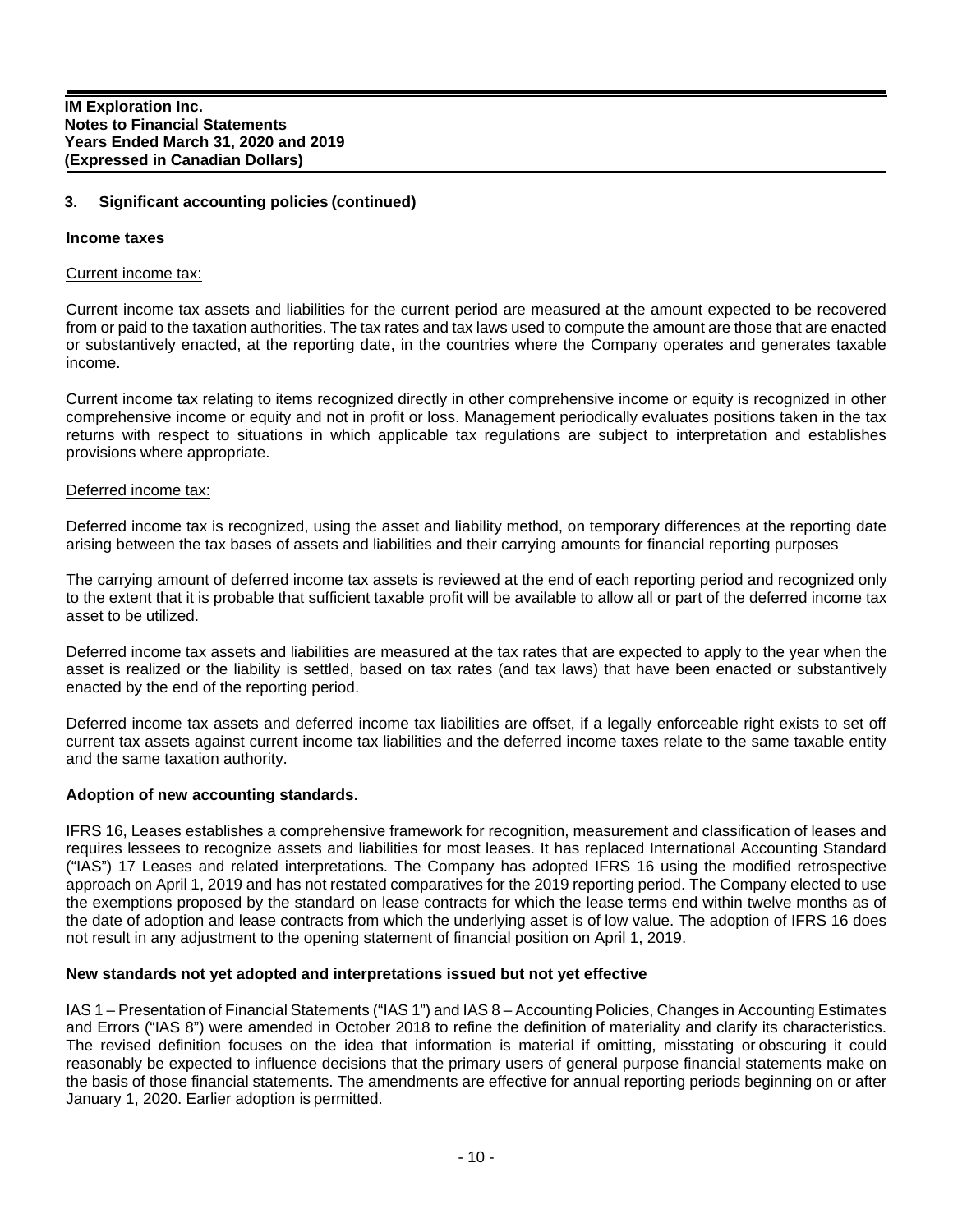# **4. Capital risk management**

The Company's policy is to maintain a strong capital base so as to maintain investor and creditor confidence, safeguard the Company's ability to support the exploration and development of its exploration and evaluation assets and to sustain future development of the business. The capital structure of the Company consists of equity and debt obligations, net of cash.

The Company's objective in managing capital is to maintain adequate levels of funding to safeguard the Company's ability to continue as a going concern in order to pursue the exploration and development of its mineral property interests and to maintain a flexible capital structure which will optimize the costs of capital at an acceptable risk.

The Company plans to manage its capital structure in a manner that provides sufficient funding for operational activities through funds primarily secured through equity capital obtained in private placements. There can be no assurances that the Company will be able to continue raising capital in this manner.

Although the Company has been successful at raising funds in the past through the issuance of share capital, it is uncertain whether it will be able to continue this form of financing due to the current difficult conditions for junior mineral exploration companies. The Company makes adjustments to its management of capital in the light of changes in economic conditions and the risk characteristics of its assets, seeking to limit shareholder dilution and optimize its costs of capital while maintaining an acceptable level of risk.

There are no restrictions on the Company's capital and there were no changes in the Company's approach to capital management during the year.

#### **5. Financial instruments and risk management**

#### Fair value

Fair value is the amount at which a financial instrument could be exchanged between willing parties based on current markets for instruments with the same risk, principal and remaining maturity. Fair value estimates are based on present value and other valuation techniques using rates that reflect those that the Company could currently obtain, on the market, for financial instruments with similar terms, conditions and maturities.

The Company classifies the fair value of the financial instruments according to the following hierarchy based on the observable inputs used to value the instrument:

- Level 1 Unadjusted quoted prices in active markets that are accessible at the measurement date for identical, unrestricted assets or liabilities.
- Level 2 Inputs other than quoted prices included in Level 1 that are observable, either directly (i.e., as prices) or indirectly (i.e., derived from prices).
- Level 3 Prices or valuation techniques that require inputs that are both significant to the fair value measurement and unobservable (i.e., supported by little or no market activity).

The Company determined that the carrying values of its short-term financial assets and liabilities approximate the corresponding fair values because of the relatively short periods to maturity of these instruments and the low credit risk.

#### Credit risk

Credit risk is the risk that one party to a financial instrument will fail to discharge an obligation and cause the other party to incur financial loss. The Company's primary exposure to credit risk is on its cash and other receivable. Cash is held with the same financial institution giving rise to a concentration of credit risk. This risk is managed by using a major Canadian bank that is high credit quality financial institution as determined by rating agencies.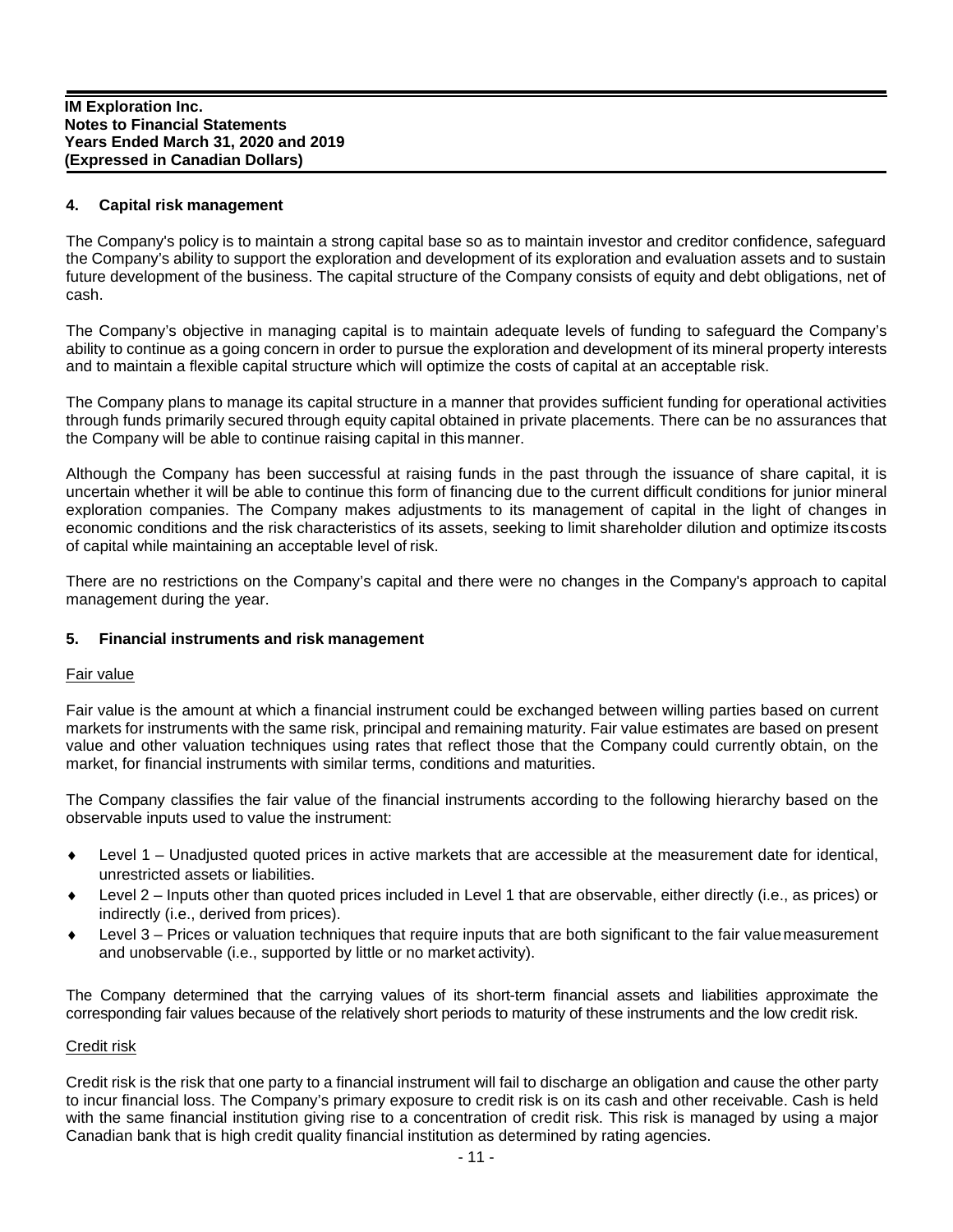# **5. Financial instruments and risk management**

#### Foreign exchange risk

Foreign currency risk is the risk that the fair values of future cash flows of a financial instrument will fluctuate because they are denominated in currencies that differ from the respective functional currency. The Company's exposure to foreign exchange risk is minimal.

#### Interest rate risk

Interest rate risk is the risk that the fair value of future cash flows of a financial instrument will fluctuate because of changes in market interest rates. The Company is not exposed to significant interest rate risk.

#### Liquidity risk

Liquidity risk is the risk that the Company will not be able to meet its financial obligations as they fall due. The Company has a planning and budgeting process in place to help determine the funds required to support the Company's normal operating requirements on an ongoing basis. Liquidity risk is considered high.

#### **6. Prepaid expenses**

|                                     | 2020 |                                            |     |                  |
|-------------------------------------|------|--------------------------------------------|-----|------------------|
| Prepaid expenses<br><b>Deposits</b> |      | $\blacksquare$<br>$\overline{\phantom{a}}$ |     | 12,500<br>26,325 |
| <b>Total prepaid expenses</b>       |      | $\overline{\phantom{a}}$                   | ιIJ | 38,825           |

#### **7. Exploration and evaluation assets**

On November 30, 2017, the Company entered into an option agreement to earn a 90% interest in the Mulloy project situated in the Rowlandson Township, Porcupine Division in Ontario in exchange for \$15,000 (paid) and 300,000 common shares of the Company with a fair value of \$30,000 which were issued upon the Company's initial public offering (see note 9).

Pursuant to the option agreement, the Company is required to make the aforementioned payments and complete a feasibility study to earn 90% interest free and clear of all encumbrances.

A 2% royalty on net smelter returns ("NSR") from all production by the Company at the property will be payable in cash or in kind. The Company can purchase 1% of the NSR for \$1,000,000.

The Company's exploration and evaluation assets consist of the following:

|                                   | <b>Mulloy Property</b> |        |
|-----------------------------------|------------------------|--------|
| <b>Acquisition costs</b>          |                        |        |
| Balance, March 31, 2018 and 2019  | S                      | 15,000 |
| Shares issued as option payment   |                        | 30,000 |
| <b>Balance, March 31, 2020</b>    |                        | 69,250 |
|                                   |                        |        |
| <b>Exploration costs</b>          |                        |        |
| Balance, March 31, 2018 and 2019  |                        |        |
| Geophysical survey and assessment |                        | 24,250 |
| <b>Balance, March 31, 2020</b>    |                        | 24,250 |
| Total balance, March 31, 2020     |                        | 69,250 |
|                                   |                        |        |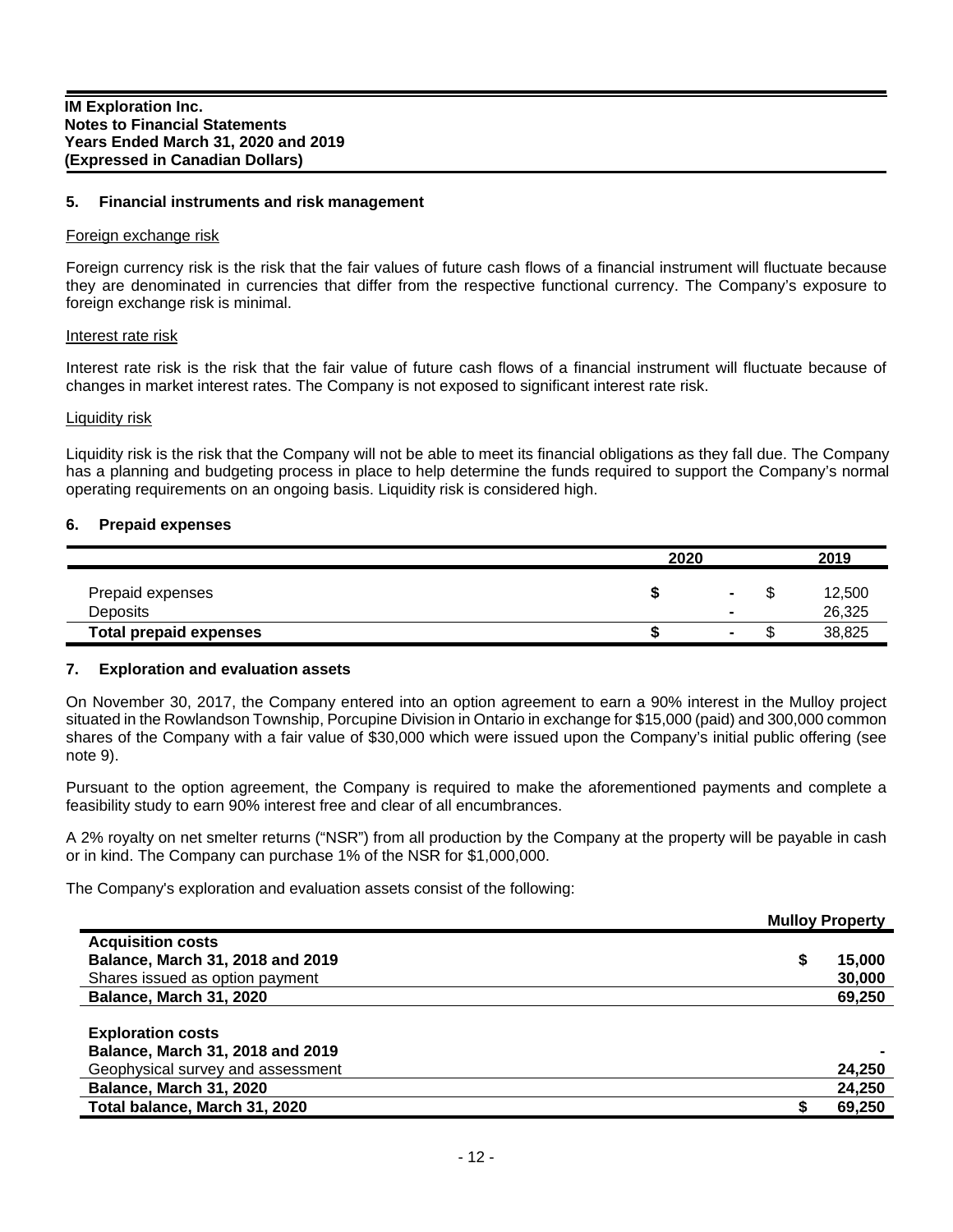# **8. Accounts payable and accrued liabilities**

|                                                | 2020   | 2019    |
|------------------------------------------------|--------|---------|
| Accounts payable                               | 21.341 | 795     |
| Accrued liabilities                            | 40.903 | 119.647 |
| Total accounts payable and accrued liabilities | 62.244 | 120.442 |

#### **9. Share capital**

#### a) Authorized share capital

Authorized share capital consists of an unlimited number of common shares without par value.

#### b) Common shares issued

|                                                            | Number of<br>common<br>shares |   | Amount     |
|------------------------------------------------------------|-------------------------------|---|------------|
| Balance, March 31, 2018                                    | 1,500,000                     | Ъ | 30,000     |
| Private placements (i) (ii) (iii)                          | 5,600,000                     |   | 280,000    |
| Share issue costs                                          | -                             |   | (20, 029)  |
| <b>Balance, March 31, 2019</b>                             | 7,100,000                     | S | 289,971    |
| Initial public offering (iv)                               | 3,000,000                     |   | 300,000    |
| Share issue costs {iv}                                     |                               |   | (106, 116) |
| Share issued for acquisition of exploration and evaluation |                               |   |            |
| assets (Note 7)                                            | 300,000                       |   | 30,000     |
| Balance, March 31, 2020                                    | 7,100,000                     |   | 513,855    |

- (i) On July 13, 2018, the Company completed a private placement (tranche 1) with the issuance of 3,600,000 common shares, at a price of \$0.05 per common share, for gross proceeds of \$180,000. Gross proceeds of \$45,000 was received prior to March 31, 2018 and was recorded in subscriptions received in advance at the year ended March 31, 2018.
- (ii) On July 26, 2018, the Company completed a private placement (tranche 2) with the issuance of 1,300,000 common shares, at a price of \$0.05 per common share, for gross proceeds of \$65,000.
- (iii) On October 5, 2018, the Company completed a private placement (tranche 3) with the issuance of 700,000 common shares, at a price of \$0.05 per common share, for gross proceeds of \$35,000.
- (iv) On May 29, 2019, the Company completed an initial public offering ("Offering") with issuance of 3,000,000 common shares at \$0.10 per common share for gross proceeds of \$300,000. The Company paid commission fee of \$30,000 corporate finance fee of \$12,500 and legal and other fees of \$42,616 and issued100,000 agent's warrants and 300,000 compensation warrants. Each warrant entitles the holder to acquire one common share at a price of \$0.10 for 24 months from the date of closing of the Offering. These warrants were assessed a value of \$21,000 using the Black-Scholes Option Pricing model. The weighted average assumptions used in the valuation are as follows: risk free rate - 1.53%; expected life - 2 years; expected volatility - 100%; and weighted average share price - \$0.10.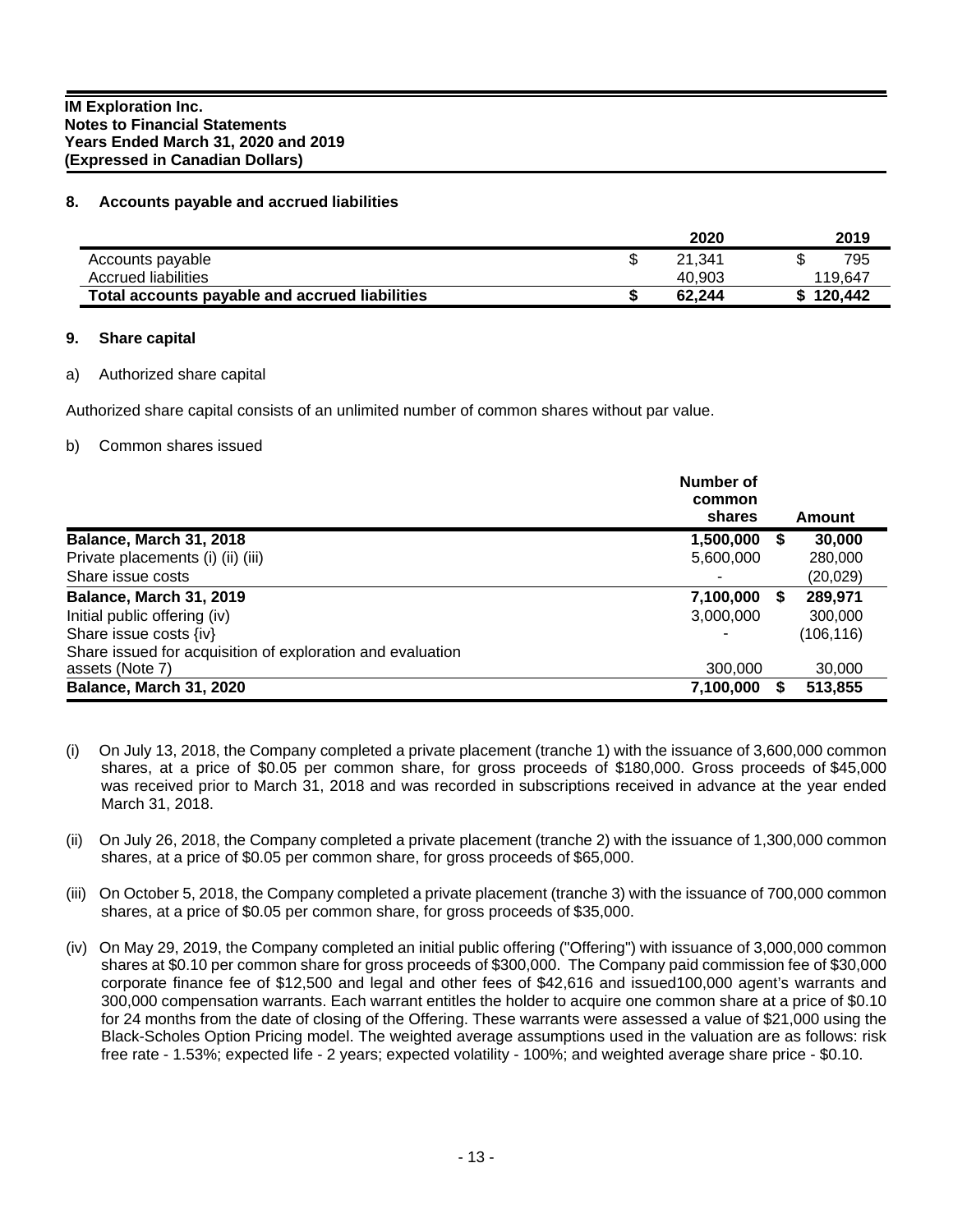# **9. Share capital (continued)**

#### c) Warrants

On exercise, each warrant allows the holder to purchase one common share of the Company. The changes in warrants outstanding are as follows:

|                                               | Number of<br>warrants | <b>Weighted average</b><br>exercise price |
|-----------------------------------------------|-----------------------|-------------------------------------------|
| Warrants outstanding, March 31, 2019 and 2018 | ۰                     | -                                         |
| Warrants issued                               | 400.000               | 0.10                                      |
| Warrants outstanding, March 31, 2020          | 400,000               | 0.10                                      |

Details of warrants outstanding as at March 31, 2020 are as follows:

| <b>Weighted average</b> | <b>Weighted average</b> | <b>Number of warrants</b> |
|-------------------------|-------------------------|---------------------------|
| exercise price          | contractual life        | outstanding               |
| \$0.10                  | 1.41 years              | 400.000                   |

#### d) Stock options

The Company has adopted an incentive stock option plan, which provides that the Board of Directors of the Company may from time to time, in its discretion, and in accordance with the Exchange requirements, grant to directors, officers, employees and technical consultants to the Company, non-transferable stock options to purchase common shares, provided that the number of common shares reserved for issuance will not exceed 5% of the Company's issued and outstanding common shares. Options may be exercised no later than 30 days following cessation of the optionee's position with the Company, unless the Company determines otherwise. For all options already outstanding as at March 31, 2020, this post-cessation exercise period duration was set at 90 days.

The changes in options are as follows:

|                                              | Number of<br>options | <b>Weighted average</b><br>exercise price |      |
|----------------------------------------------|----------------------|-------------------------------------------|------|
| Options outstanding, March 31, 2019 and 2018 |                      |                                           |      |
| Options granted                              | 875,000              |                                           | 0.10 |
| Options forfeited                            | (25,000)             |                                           | 0.10 |
| Options outstanding, March 31, 2020          | 850,000              |                                           | 0.10 |
| Options exercisable, March 31, 2020          | 650,000              |                                           | 0.10 |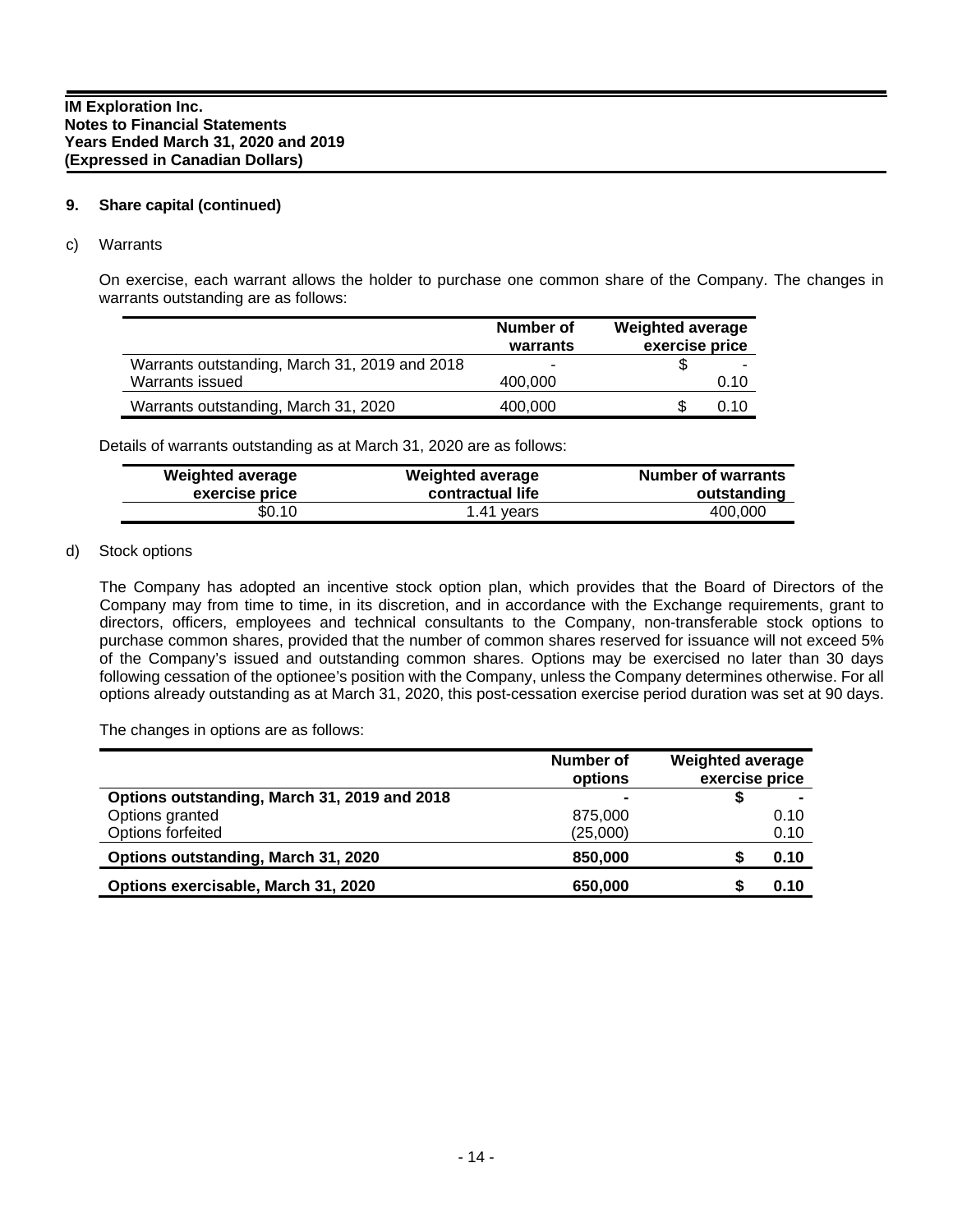# **9. Share capital (continued)**

| <b>Weighted average</b><br>exercise price | Number of<br>options<br>outstanding | Weighted<br>average<br>contractual life | Number of<br>options<br>exercisable | Weighted<br>average<br>contractual life |
|-------------------------------------------|-------------------------------------|-----------------------------------------|-------------------------------------|-----------------------------------------|
| \$0.10                                    | 700,000                             | 4.16 years                              | 500,000                             | 4.16 years                              |
| \$0.10                                    | 100,000                             | 4.26 years                              | 100,000                             | 4.26 years                              |
| \$0.09                                    | 50,000                              | 4.51 years                              | 50,000                              | 4.51 years                              |
| \$0.10                                    | 850,000                             | 4.20 years                              | 650,000                             | 4.20 years                              |

Details of options outstanding as at March 31, 2020 are as follows:

On May 29, 2019, the Company granted 725,000 stock options to directors, officers and consultant which are exercisable for a period of five years from the date of the grant at an exercise price of \$0.10 per common share. The options will vest as follows: 375,000 immediately, 150,000 on October 31, 2019 and 200,000 on the earlier of: (i) April 30, 2020; and (ii) the notice of a triggering event as defined in the plan. The estimated fair value of the options at the grant date was \$54,000 using the Black-Scholes option pricing model. The estimated fair value of the vested options have been charged to the statement of loss and comprehensive loss and credited to contributed surplus in the shareholders' equity. The underlying weighted average assumptions used in the estimation of fair value in the Black- Scholes valuation model are as follows: expected dividend yield of 0%; share price of \$0.10; expected volatility of 100%; risk- free interest rate of 1.46%; and an expected average life of 5 years. During the year ended March 31, 2020, \$52,752 was expensed (2019 - \$nil).

On July 2, 2019, the Company granted 100,000 stock options to a consultant in accordance with the Company's stock option plan. These stock options have a 5 year term and an exercise price of \$0.10 each, and vest immediately. The fair value of the stock options granted during the year ended March 31, 2020 was estimated to be \$0.075 per stock option using the Black-Scholes option pricing model with the following assumptions: Risk-free interest rate – 1.41%, volatility – 100%, dividend yield – 0%, expected life – 5 years. During the year ended March 31, 2020, \$7,456 (2019 - \$nil) was expensed.

On October 1, 2019, the Company granted 50,000 stock options to the new Chief Financial Officer and Corporate Secretary of the Company in accordance with the Company's stock option plan. These stock options have a 5 year term and an exercise price of \$0.09 each, and vest immediately. The fair value of the stock options granted during the year ended March 31, 2020 was estimated to be \$0.076 per stock option using the Black-Scholes option pricing model with the following assumptions: Risk-free interest rate  $-1.37%$ , volatility  $-100%$ , dividend yield  $-0%$ , expected life – 5 years. During the year ended March 31, 2020, \$3,794 was expensed (2019 - \$nil).

During the year ended March 31, 2020, the Company recognized stock-based compensation expense of \$64,002 (2019 - \$nil).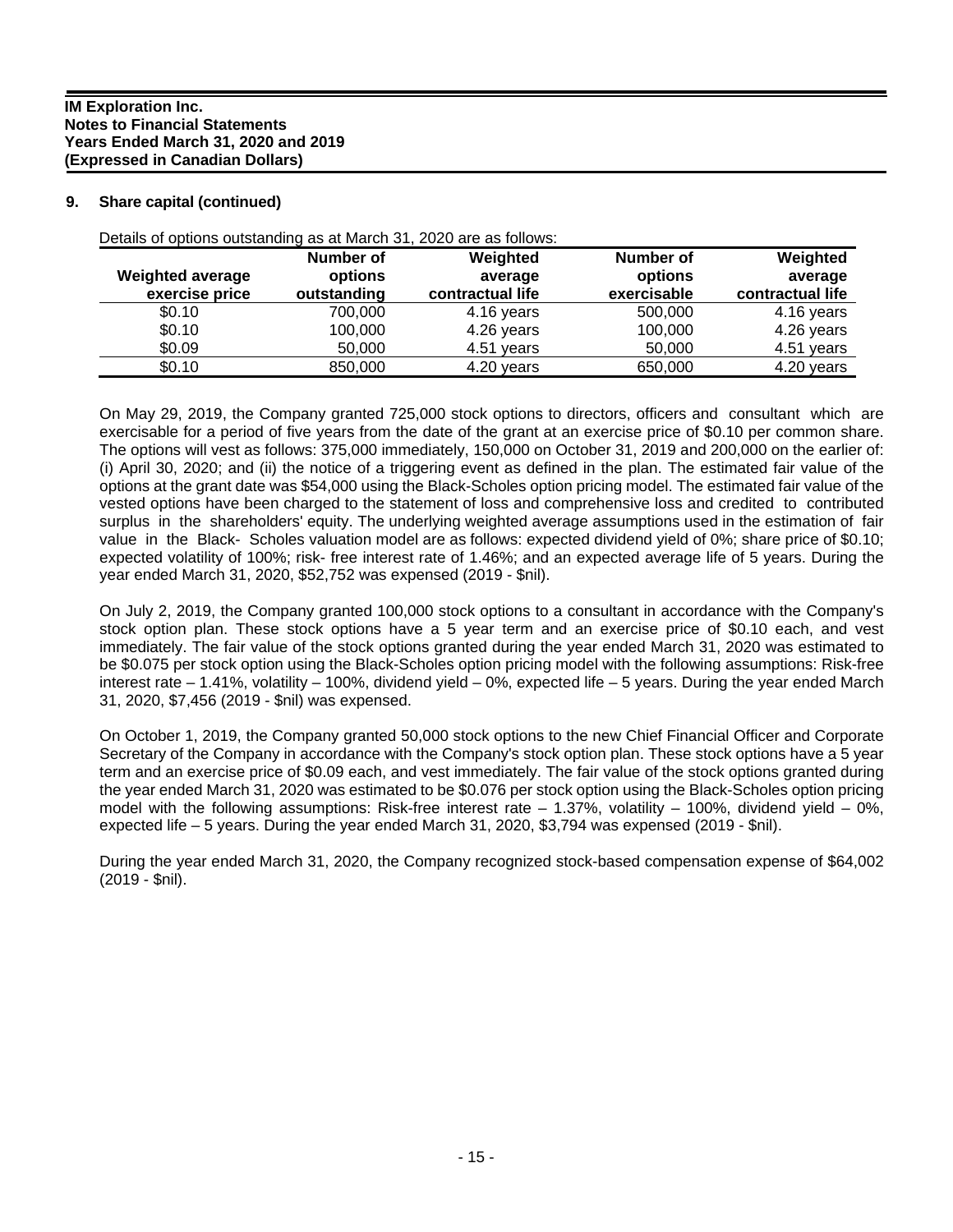# **10. Income taxes**

A reconciliation of income taxes at statutory rates is as follows:

|                                             |   | 2020      |           | 2019     |
|---------------------------------------------|---|-----------|-----------|----------|
| Loss before income taxes                    | S | (158,343) | (116,968) |          |
| Statutory income tax rates                  |   | 27%       |           | 26 %     |
| Computed income tax recovery                |   | (42, 753) |           | (30,000) |
| Permanent differences and other             |   | (13, 443) | 30,000    |          |
| Change in unrecognized deductible temporary |   | 56,196    |           |          |
| Income tax recovery                         |   | ۰         |           |          |

Significant components of the Company's deferred tax assets and liabilities are as follows:

|                                  | 2020            | 2019     |
|----------------------------------|-----------------|----------|
| Deferred income tax assets       |                 |          |
| Non-capital loss carry-forwards  | \$<br>75,275 \$ | 42,000   |
| Share issue costs                | 22,951          |          |
|                                  | 98,196          | 42,000   |
| Unrecognized deferred tax assets | (98, 196)       | (42,000) |
| Deferred income tax asset        | \$<br>- \$      |          |

The Company has non-capital losses of approximately \$278,000 which may be carried forward to reduce taxable income in future years. The non-capital losses expire in 2040.

The conditions required under IFRS, to recognize net potential deferred tax assets based on the establishment of likely recovery through future profitability have not been met. Accordingly, a 100% valuation allowance has been provided.